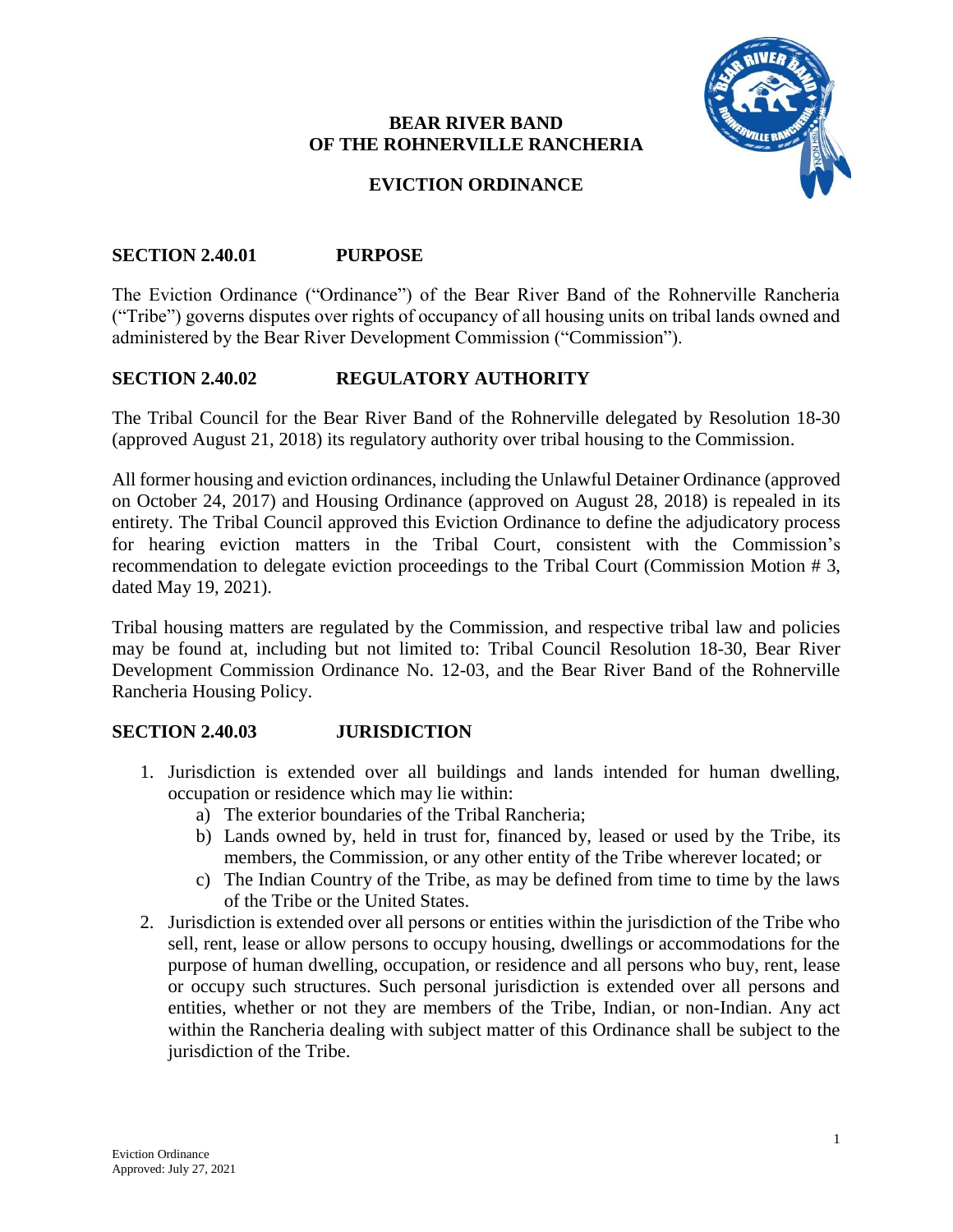3. Jurisdiction under this Ordinance shall be exercised by the Bear River Band Tribal Court ("Tribal Court") pursuant to its authority under the "Act Establishing the Judiciary" Section  $5.0$  (a) - (c).

#### **RELATION TO OTHER LAWS SECTION 2.40.04**

- 1. Unless affected or displaced by this Ordinance, principals of law and equity in the common law of the Tribe and Tribal customs and traditions are applicable and may be used as guidance to supplement and interpret this Ordinance.
- 2. Conflicts with Other Laws:
	- a) Tribal Laws

Where a conflict may appear between this Ordinance and other Bear River Tribal laws, this Ordinance shall supersede or serve as a substitute for any other Bear River tribal law. This Ordinance shall be liberally construed, and in conjunction with other Bear River Tribal law provisions.

b) Federal Laws

Where a conflict may appear between this Ordinance and any federal statute, regulation, or agreement of the United States, the federal law shall govern if it has specific applicability and if it is clearly in conflict with the provisions of this Ordinance.

c) State Laws

California courts do not have concurrent jurisdiction over eviction proceedings under this Ordinance. The Tribal Court has exclusive jurisdiction over eviction proceedings under this Ordinance. To the extent that the laws of any state may be applicable to the subject matter of this Ordinance, such laws shall be read to be advisory and not directly binding and shall not govern the relations of the parties.

#### **SECTION 2.40.05 DEFINITIONS**

- 1. *Abandonment* refers to circumstances where the Resident 1) left the dwelling unit for a successive period of fifteen (15) days without written approval from the Commission, 2) resided less than nine (9) months of the year in the dwelling unit, or 3) Resident expressed intent to not return including but not limited to removal of possessions, nonpayment of Monthly Fee, and/or disconnected utilities.
- 2. Resident Occupancy Agreement ("ROA") refers to the contract executed by a Resident and the Commission allowing the Resident to reside in a dwelling unit or other housing unit owned and managed by the Tribe and which states the responsibilities and obligations of both parties.
- 3. Monthly Fee means the monthly fee amount owed by the Resident residing in a dwelling unit administered by the Commission and is determined through program requirements, income eligibility, and re-examinations. The term rent shall be synonymous with a Resident's monthly fee.
- 4. Non-Payment Obligation refers to any obligations set forth in adopted policies of the Commission and/or the Resident's ROA which the Resident must abide by for continued occupancy in the housing unit.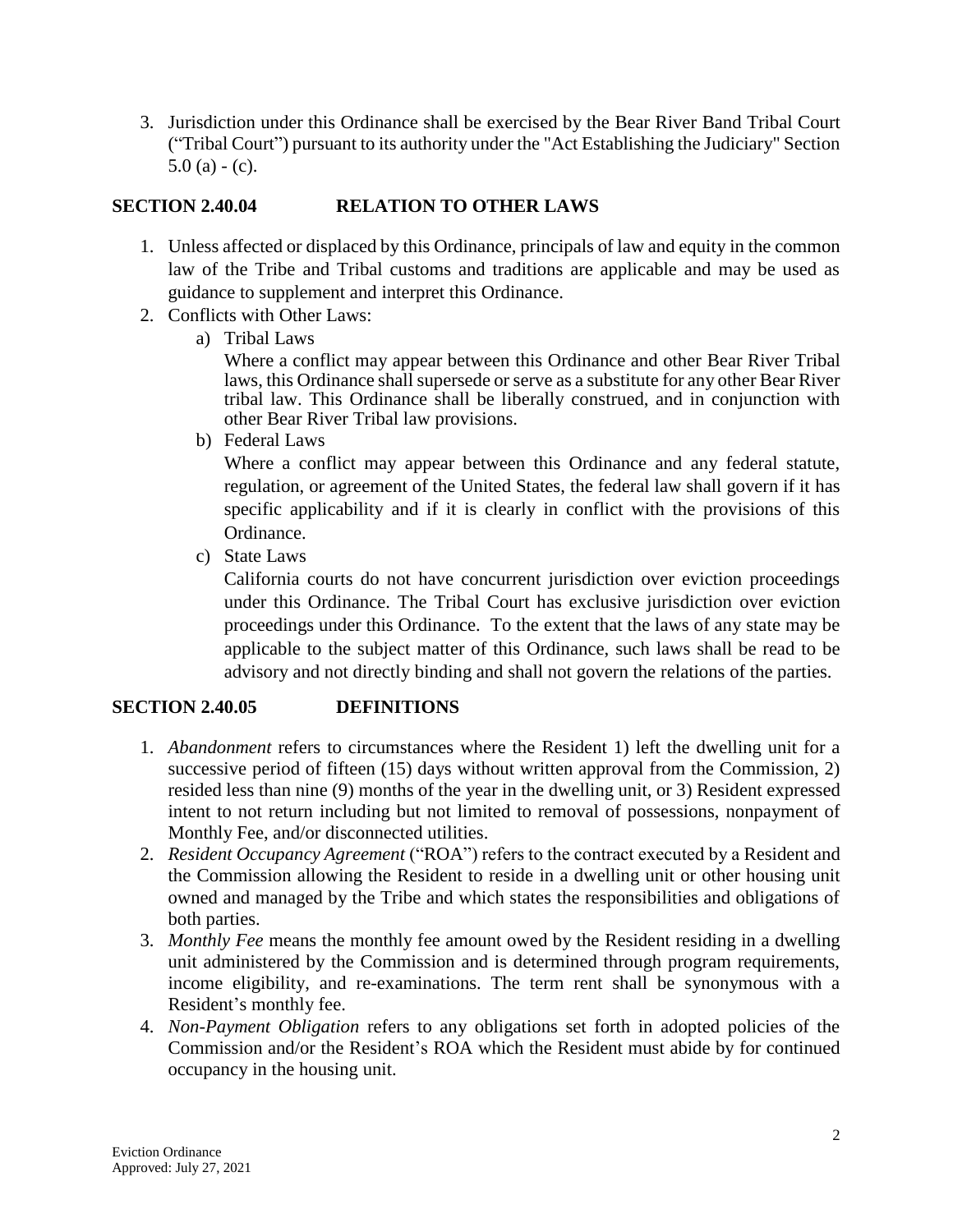- 5. Nuisance refers to the maintenance or allowance on real property of a condition which one has the ability to control and which unreasonably threatens the health or safety of the public or neighboring land users or unreasonably and substantially interferes with the ability of neighboring property users to enjoy the reasonable use and occupancy of their property. Serious nuisance refers to inflicting bodily harm upon another person or threatening to inflict such harm with the present ability to effect the harm and under circumstances which would lead a reasonable person to believe that such threat will be carried out; substantial and willful destruction of part of the dwelling unit or premises; conduct which presents an immediate and serious danger to the safety of other persons; using the premises for any criminal activity that threatens the health, safety, or right to peaceful enjoyment of the premises by other persons; or any drug related criminal activity on the premises, engaged in by a Resident, his or her guest, or any other person under the Resident's control.
- 6. *Notice of Termination and Quit* refers to the notice stating a Resident has breached his/her ROA and the Commission is terminating his/her tenancy and that the Resident has a right to a termination hearing before the Commission.
- 7. Payment Obligation refers to any money owed to the Commission by the Resident such as monthly fees or money owed through reasonable arrearages for Resident damage or necessary repairs due to Resident's negligence.
- 8. Resident means the person who signed a ROA with the Commission and who, with their immediate family and/or guests reside in the dwelling unit/home and receives services from the Tribe or Commission. Residents are prohibited from subleasing his/her interest under ROA.
- 9. Termination Hearing refers to the meeting between a Resident and the Commission in which the Resident or his/her representative presents evidence and/or testimony on the issue of whether or not the Resident's tenancy should be terminated.

#### **NO SELF-HELP EVICTION SECTION 2.40.06**

Except by mutual consent of the parties, the Commission may not compel a Resident to vacate any premises in a forceful fashion or in a way which causes a breach of the peace without exhausting its administrative termination of the ROA and obtaining a Court Order as provided in this Ordinance

#### **SECTION 2.40.07 GROUNDS FOR EVICTION**

Under this Ordinance, a Resident may be evicted if such person continues in occupancy of a Tribal dwelling unit under any of the following situations:

- 1. Grounds for Eviction:
	- a) Breach of the terms of the ROA;
	- b) In all other cases, for any arrearage in fees, costs, or damages which have been due and owing for thirty (30) calendar days or more;
	- c) Nuisance, property damage, or destruction, injuries to the property, person, or peace of other residents, or injuries or damage to common areas and property;
	- d) Serious or repeated violations of the ROA, any reasonable rules or policies adopted by the Commission, this Ordinance, U.S. Department of Housing and Urban Development regulations, or any applicable Tribal Law;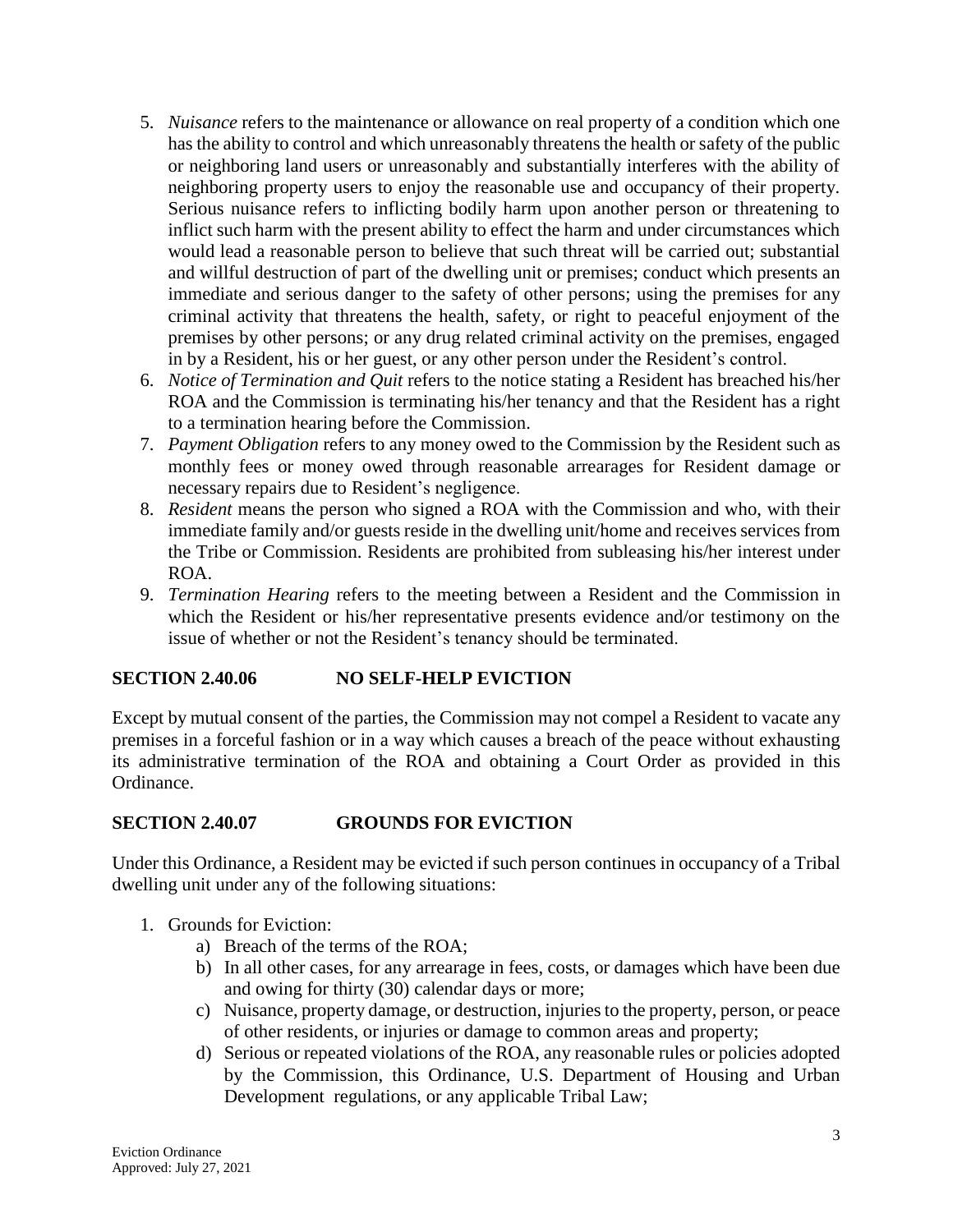- e) Occupation of any premises without permission or agreement, following any reasonable demand by the Commission to leave;
- f) Threatening the health or safety of, or right to peaceful enjoyment of the premises by, other residents or employees of the Commission or other persons residing in the immediate vicinity of the premises; and/or
- g) Engaging in serious criminal activity on or off the premises, including drug-related criminal activity.
- 2. Notice of Termination and Quit
	- a) The Notice of Termination and Quit may consist of:
		- For cause:  $\mathbf{i}$ 
			- 1) 3-day notice
			- 2) 10-day notice
			- 3) Without cause: 30-day notice
	- b) Any Notice of Termination and Quit shall be in writing substantially in the following form:
		- $\mathbf{i}$ . "You are hereby given notice that you are to quit possession or occupancy of the dwelling unit now occupied by you at (insert the address or other reasonable description of the location of the dwelling unit), on or before the (insert the date) for the following reason (insert the legally cognizable reason or reasons for the notice to quit possession using the Ordinance language or words of similar import)." Signed, (insert the signature, name and address of the Commission, as well as the date and place of signing).
		- The Notice of Termination and Quit shall be addressed to the Resident of ii. the dwelling unit and shall state the legally cognizable reasons(s) for termination of the tenancy and the date by which the Resident is required to quit possession of the dwelling unit.

#### **EVICTION NECESSARY**  $IN$ **SECTION 2.40.08 NOT CASES** OF **ABANDONMENT**

- 1. In cases of abandonment, a Petition for Eviction is not necessary to gain possession of the dwelling unit.
- 2. Under such circumstances, the Commission without further notice to the Resident, may take immediate possession of a dwelling unit including but not limited to changing door locks, shutting off utilities or boarding up a dwelling unit that looks to be abandoned or poses a health or safety risk to neighbors or the community.
- 3. The Commission may post a notice on the dwelling unit stating that it intends to take possession and that the Resident's possessions will be inventoried and removed within ten (10) calendar days from the posting. If the Resident's possessions are not claimed within twenty (20) calendar days from their removal from the abandoned dwelling, the Commission may dispose of the possessions.

#### **SECTION 2.40.09** PETITION FOR EVICTION

After the Commission has made its final decision to terminate the Resident's tenancy after a hearing with the Resident or if no hearing was requested said written decision shall be served on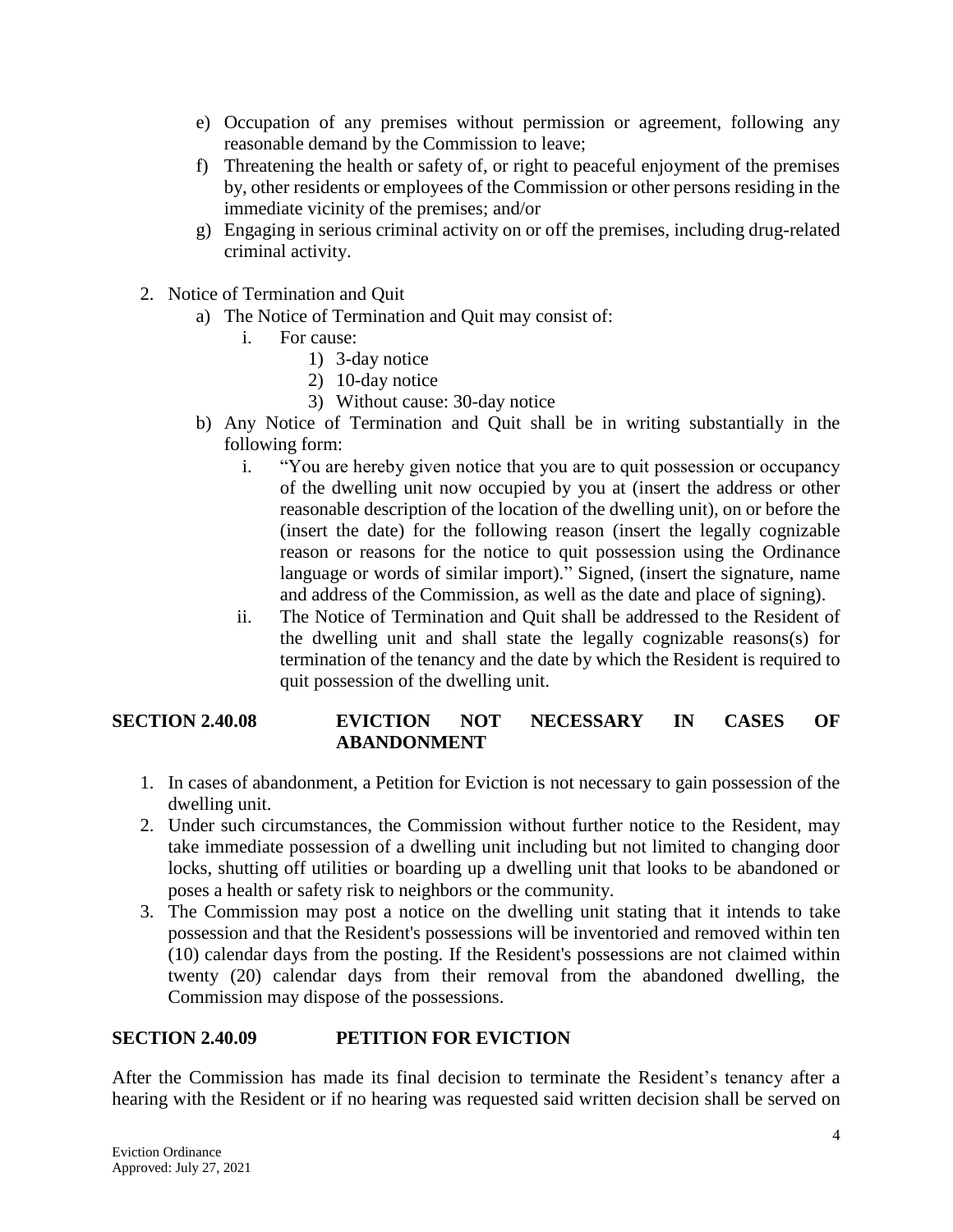the Resident giving his or her date to vacate. If the Resident has not vacated by the said date, the Commission may file a Petition with the Tribal Court for eviction and such other relief as may be deemed just and proper.

The Petition for Eviction shall state:

- 1. The name(s) of the adult Resident(s) against whom the suit is brought;
- 2. A copy of the ROA, if any;
- 3. The address or reasonable description of the location of the premises;
- 4. The grounds for eviction;
- 5. A statement showing that the Resident was served with a Notice of Termination and Quit and a written decision terminating the Resident's tenancy which demanded the Resident vacate the unit by a specified date;
- 6. A statement of the relief demanded, including any claim(s) for possession of the unit, damages (i.e., monthly fees owing), fees, costs, or other special relief;
- 7. A statement that the Commission complied with all required regulatory processes prior to filing the eviction action; and
- 8. A statement for matters involving serious nuisance or health and safety requested on an emergency hearing.

#### **SECTION 2.40.10 SUMMONS**

A Summons must be attached to the front of the Petition for Eviction and state:

- 1. The name and address of the Court.
- 2. A brief description of why the Petition for Eviction is being filed against the Resident.
- 3. A description of what the Resident must do to protect the Resident's rights. This description shall include, but not be limited to, stating that the Resident has five (5) days from the date the Resident is served with the Petition for Eviction to file a written Answer with the Court. If the Resident fails to file a timely Answer, the Commission may be awarded the relief it is requesting in the Petition for Eviction.
- 4. The Summons shall also inform the Resident that he or she should contact the Court regarding any filing fees Resident may be required to pay to file an Answer to the Commission's Petition for Eviction.

### **SECTION 2.40.11 SERVING THE SUMMONS AND PETITION**

- 1. Service of the Summons and Petition for Eviction shall be on the Resident by a person 18 (eighteen) or older, who is not a party to the case in the following manner:
	- a) Personally delivered to the Resident with a copy sent by mail;
	- b) Personally delivered to a person 18 (eighteen) or older living in the premises with a copy sent by mail; or
	- c) Personally delivered at the Resident's place of business or work with a copy sent by mail: or
- 2. If the Summons and Petition cannot be given by means of personal delivery, or Resident cannot be found, the Summons and Petition may be delivered by means of:
	- a) Certified mail, return receipt requested, at the last known address of Resident; or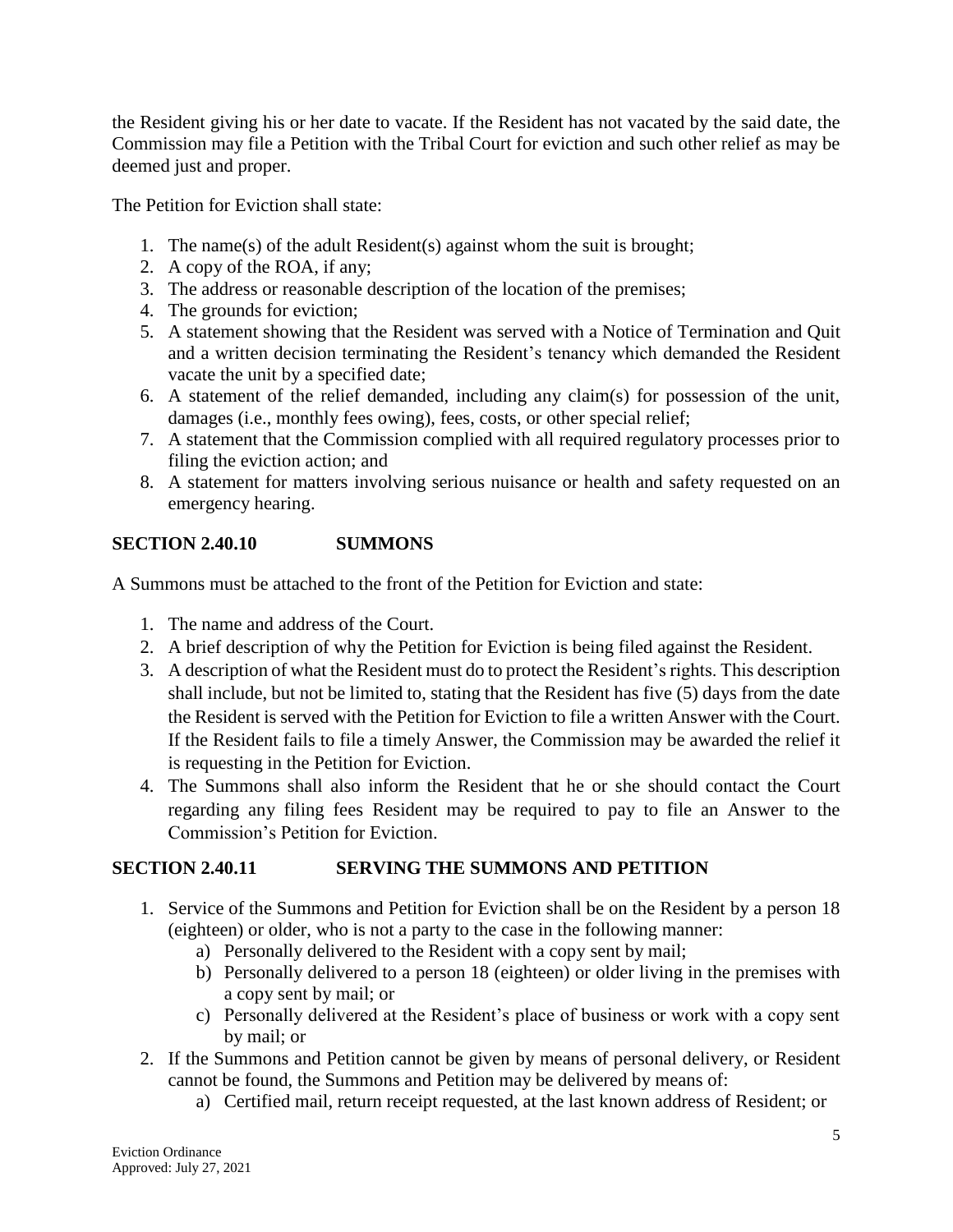- b) Securely fixing a copy in a conspicuous place such as the main entry door of the premises and also posting a copy of the notice in some public place near the premises, including a tribal office, public store, or other commonly-frequented place and by mailing a copy first class mail, postage prepaid, addressed to the Resident at the premises.
- 3. Following service, the person who served the Resident shall complete a Proof of Service form and return it to the Commission or its legal representative who will file it with the Court.
- 4. The Commission or its legal representative giving notice must keep a copy of the Summons, Petition for Eviction, and Proof of Service.
- 5. The Commission or its legal representative shall be responsible for arranging a process server to effect service of the Summons and Petition.
- 6. Service on persons, guests, and/or other occupants found to be residing at the unit may be made in the same manner as on the Resident.

### **SECTION 2.40.12** ANSWER TO THE PETITION FOR EVICTION

- 1. A Resident served with a Summons and Petition for Eviction shall file a written Answer with the Court stating why the Resident should not be evicted and his/her defenses to the Petition for Eviction within five (5) calendar days of service.
- 2. If the Commission requested an emergency hearing for matters involving serious nuisance or health or safety, the Resident shall file a written Answer with the Court stating why the Resident should not be evicted and his/her defenses to the Petition for Eviction within three (3) calendar days of service.
- 3. The Resident shall file his/her Answer with the Court prior to serving a copy of the Answer on the Commission (to the Commission's legal counsel if represented). A Proof of Service that the Answer was served on the Commission shall be filed with the Court after such service.

### **SECTION 2.40.13 COMMENCEMENT OF PROCEEDINGS**

- 1. Hearing Date
	- a) The Tribal Court shall set a hearing date which is no more than fifteen (15) calendar days following the date the Resident was served with Petition, except when the hearing date would fall on a weekend or holiday, and in such a situation on the first regular Tribal Court day following that date.
- 2. Extensions
	- a) A Resident may, for good cause shown, obtain an extension of the hearing date by Order of the Court. If applicable, Resident may be ordered to make payment of a reasonable sum for the fair rental value of the premises between the date on which a Petition for Eviction was filed and the date of hearing. The Tribal Court may refuse to extend the date of hearing where the Petition for Eviction is based upon nuisance or potential injuries or risks which may constitutes a danger to public health, safety, or peace.
- 3. If applicable, the Tribal Court may on its own motion, or upon motion by the Commission, order the Resident to pay into the Court a Monthly Fee for the use and occupancy of the dwelling unit during the pendency of the eviction action.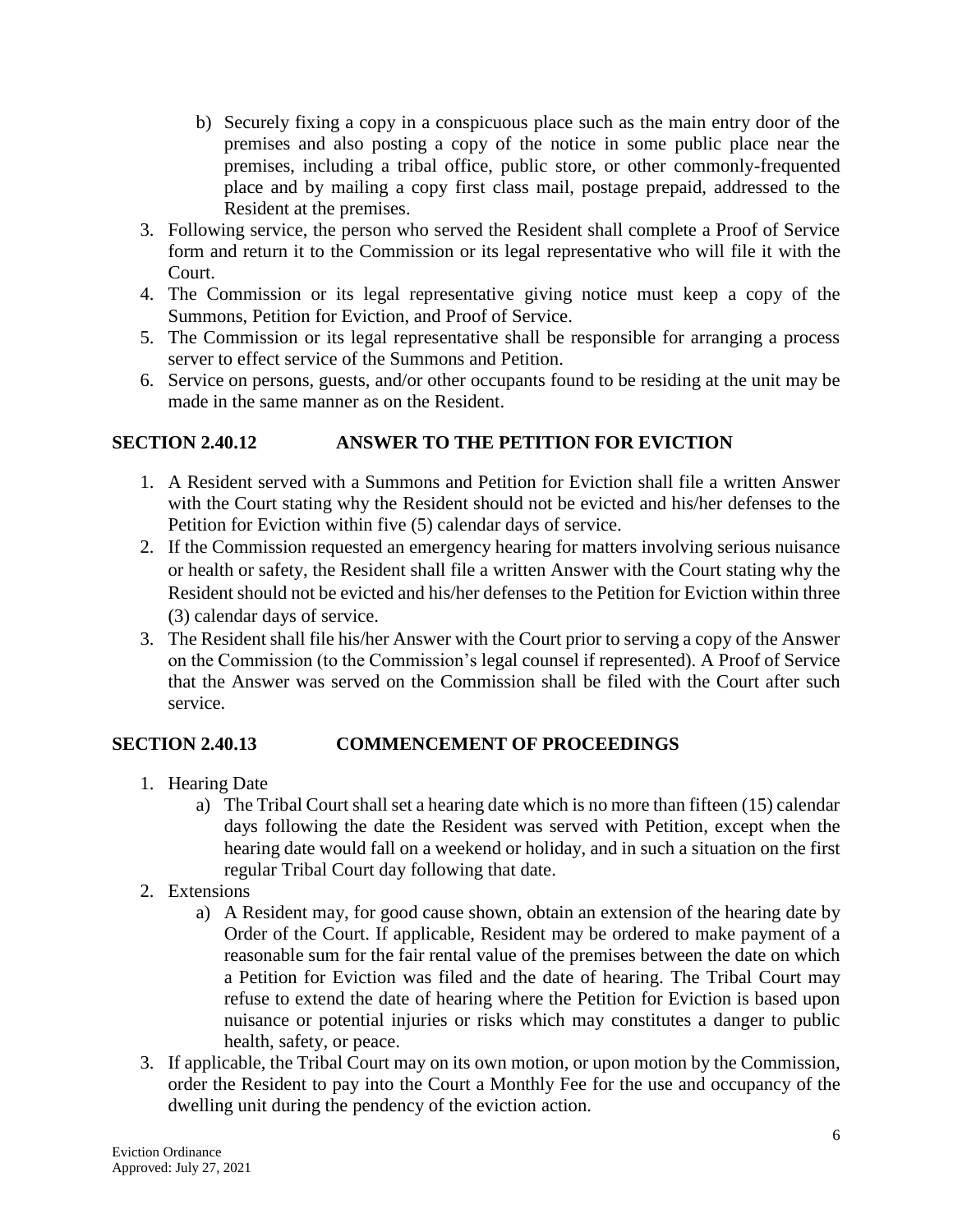#### **SECTION 2.40.14 DEFENSES**

The Court shall grant the remedies allowed under this Ordinance, unless it appears by the evidence that:

- 1. The unit is untenable, uninhabitable, or constitutes a situation where there is a constructive eviction of the Resident, in that the unit is in such a condition, due to the fault of the Commission, that the unit constitutes a real and serious hazard to human health and safety and not a mere inconvenience.
- 2. The Commission failed or refused, without good cause, to make repairs which are its responsibility after a reasonable demand by a Resident to do so, and the repairs were then made by the Resident and deducted from the Monthly Fee. Repairs must have been necessary for the reasonable enjoyment of the premises.
- 3. That due to the conduct of the Commission, there is injury to the Resident in such a way that justice requires that relief be modified or denied. This shall include the equitable defenses of estoppel, laches, fraud, misrepresentation, and breaches of serious and material obligations for public health, safety, and peace standards.
- 4. That there are such serious and material breaches of applicable housing law on the part of the Commission that it would be unjust to grant it a remedy.
- 5. The Commission is evicting the Resident because of his/her race, sex, sexual orientation, religion, age, marital status, family status, or because the Resident is disabled.
- 6. Any other material or relevant facts the Resident may present explaining why his/her eviction is unjust or unfair.

### **SECTION 2.40.15 DISCOVERY AND PRE-HEARING PROCEEDINGS**

Extensive, prolonged, or time consuming discovery and pre-hearing proceedings should not be permitted except in the interests of justice and for good cause shown by the moving party. Discovery shall be informal, and reasonably provided on demand of a party, and it shall be completed within five (5) calendar days of the date of hearing. Requests for discovery shall be made no later than three (3) calendar days following the setting of a hearing date. The Tribal Court may enter reasonable orders requiring discovery or protecting the rights of the parties upon reasonable notice.

#### **SECTION 2.40.16 EVIDENCE**

Evidence in proceedings under this Ordinance shall be informal and may include relevant and reliable hearsay evidence if such evidence is not the sole basis for a final decision. The books and records of the parties as to the payment or nonpayment of monies owed will be received in evidence and the files and business records of the Commission with respect to the ROA of the parties will be received in evidence upon their presentation to the Tribal Court; provided, however, that a Resident may examine the custodian of such records as to their contents. All hearings will be conducted to receive evidence in a fair and just manner.

All documents and transcripts (if applicable) from the Termination Hearing will be admitted into evidence.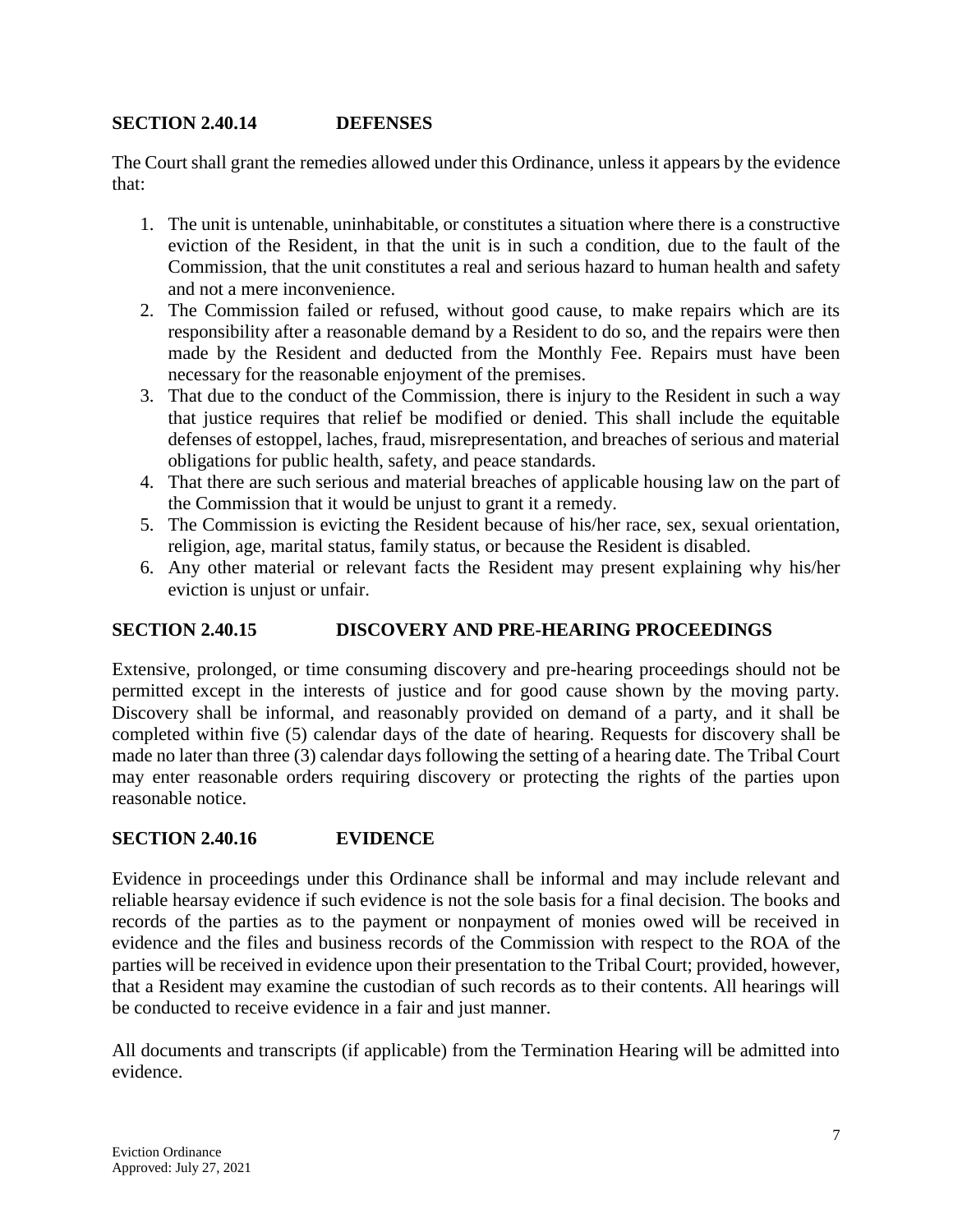#### **SECTION 2.40.17 BURDEN OF PROOF**

The burden of proof in eviction proceedings shall be a preponderance of the evidence.

#### **SECTION 2.40.18 JUDGMENT**

- 1. Within five (5) calendar days of the date of the eviction hearing, the Court shall enter judgment and grant all relief that the parties are entitled to as of the date of the judgment.
- 2. At the hearing where the eviction is ordered, the Tribal Court shall inform the Resident that if he or she does not vacate the premises voluntarily by the effective date, the Resident and other occupants will be subject to forcible eviction, and their property will be subject to storage, sale and disposal as set forth in Section 2.40.21 Forcible Eviction and Resident's **Unclaimed Property.**
- 3. The judgment may:
	- a) Order the immediate eviction of a Resident and other occupants and delivery of the premises to the Commission;
	- b) Grant actual damages as provided in the ROA of the parties or this Eviction Ordinance, including interest;
	- c) Order the parties to carry out any obligations required by Commission policy or tribal law:
	- d) Establish a payment plan for the Resident;
	- e) Order actual damages or Monthly Fee out of per capita payment or through garnishment of resources under the control of the Tribe;
	- f) Remediate the action in part or in whole through appropriate recalculation of Monthly Fee;
	- g) Order the Resident to perform work for the Commission to pay off back Monthly Fee due and/or damages;
	- h) Order the payment of attorneys' fees and, costs and expenses of litigation; and/or
	- i) Grant any relief provided in this Eviction Ordinance or allowed in law or equity.
- 4. If the Resident fails to appear in person or in writing on or before the date of hearing, the Court shall enter judgment on behalf of the Commission following a hearing to determine whether the relief requested should be granted.
- 5. The judgment shall be served on the parties in the same manner as outlined in Section 2.40.11 Serving Summons and Petition.

#### **SECTION 2.40.19 FORM OF JUDGMENT**

The judgment shall state the relief granted by the Court to any party, but need not state findings of fact or conclusions of law in support of the judgment. If a hearing is held, the Court Judge should, whenever possible, render his/her decision immediately after the parties have rested their case and award relief as appropriate.

#### **SECTION 2.40.20 EXECUTION OF JUDGMENT**

A judgment may be executed by a Bear River Band Tribal Police Officer, duly authorized law enforcement officer, or officer of the Tribal Court appointed by the Court for such purpose. Upon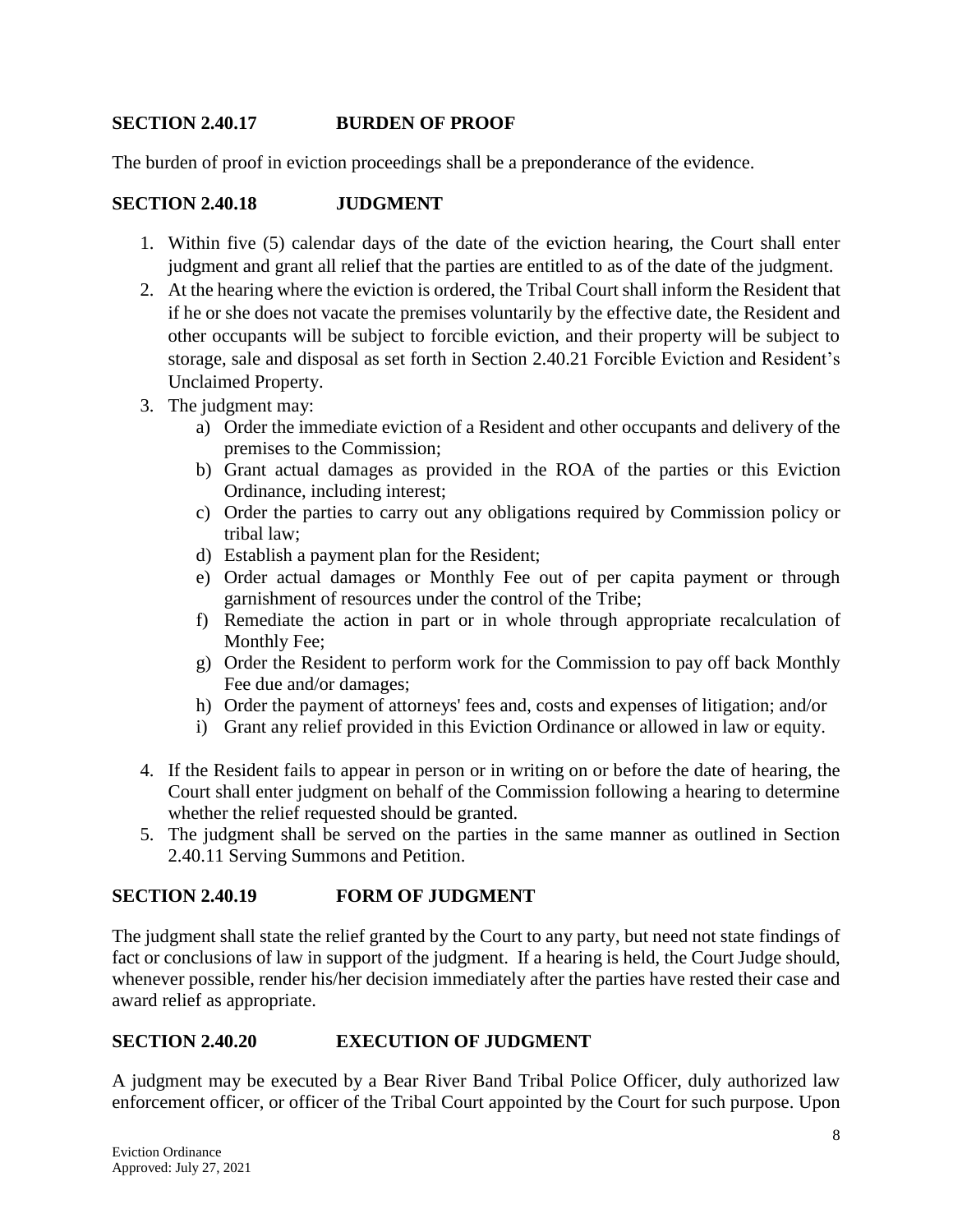receipt of the Tribal Court's judgment or order, the officer shall enforce the judgement or order within five (5) calendar days of its receipt and file a report to the Tribal Court within seven (7) calendar days on what was done to enforce said judgment or order.

To execute the judgment or order, the officer shall:

- 1. Provide a copy of the judgment or order to all adult persons in the dwelling unit;
- 2. Post copies of the judgment or order on the doors of the premises if there is not any Resident or adult person present at the time of execution;
- 3. Return on the final day for vacating the dwelling unit as stated in the judgment or order to remove all of the evicted person(s) and his/her possessions from the dwelling unit consistent with Section 2.40.21 Forcible Eviction and Resident's Unclaimed Property.

### FORCIBLE EVICTION AND RESIDENT'S UNCLAIMED **SECTION 2.40.21 PROPERTY**

- 1. Where the Tribal Court orders an eviction, and the Resident or any other occupant(s) of the dwelling unit refuses to vacate voluntarily by the effective date of the judgement, the Resident or other occupant(s) may be forcibly removed from the premises by a Bear River Band Police Officer or other law enforcement officer. At the hearing where the eviction is ordered, the Court shall inform the Resident that if she/he does not vacate the premises voluntarily by the effective date, she/he and the other occupants will be subject to forcible eviction, and their property will be subject to storage, sale and disposal as set forth in subsection 3 below.
- 2. Following eviction, the Tribal Court may allow the Commission to access the property for purposes of preserving and securing it.
- 3. Following forcible eviction of the Resident and any other occupants, personal property of the Resident located within dwelling unit may be stored for up to twenty (20) calendar days either on the premises or at another suitable location as determined by the Commission. To reclaim the property, the Resident shall pay the reasonable costs of its removal and storage. If such costs are not paid after the maximum twenty  $(20)$  calendar day storage period, the Commission is authorized to sell the property to recover these costs of removal and storage.
- 4. Any proceeds from the sale in excess of the storage and removal costs shall be remitted to the former Resident and occupants. Nothing in this section shall be construed to prevent the Resident from reclaiming property remaining after the sale if they can arrange to do in a manner satisfactory to the Commission.
- 5. If the personal property of the Resident or occupant(s) to be removed is of cultural, religious, or ceremonial significance, the Commission shall have an affirmative duty to locate the next of kin or give the items to the appropriate Tribal Department for management of the items.

#### **SECTION 2.40.22 APPEALS PROCESS**

1. Subject to the limitations set forth in the Bear River Band of the Rohnerville Rancheria's Act Establishing the Judiciary, and the Bear River Band Tribal Court Rules, any party who has a good faith belief that the Court made a mistake in interpreting the law or made a decision that was not supported by substantial evidence and such error materially affected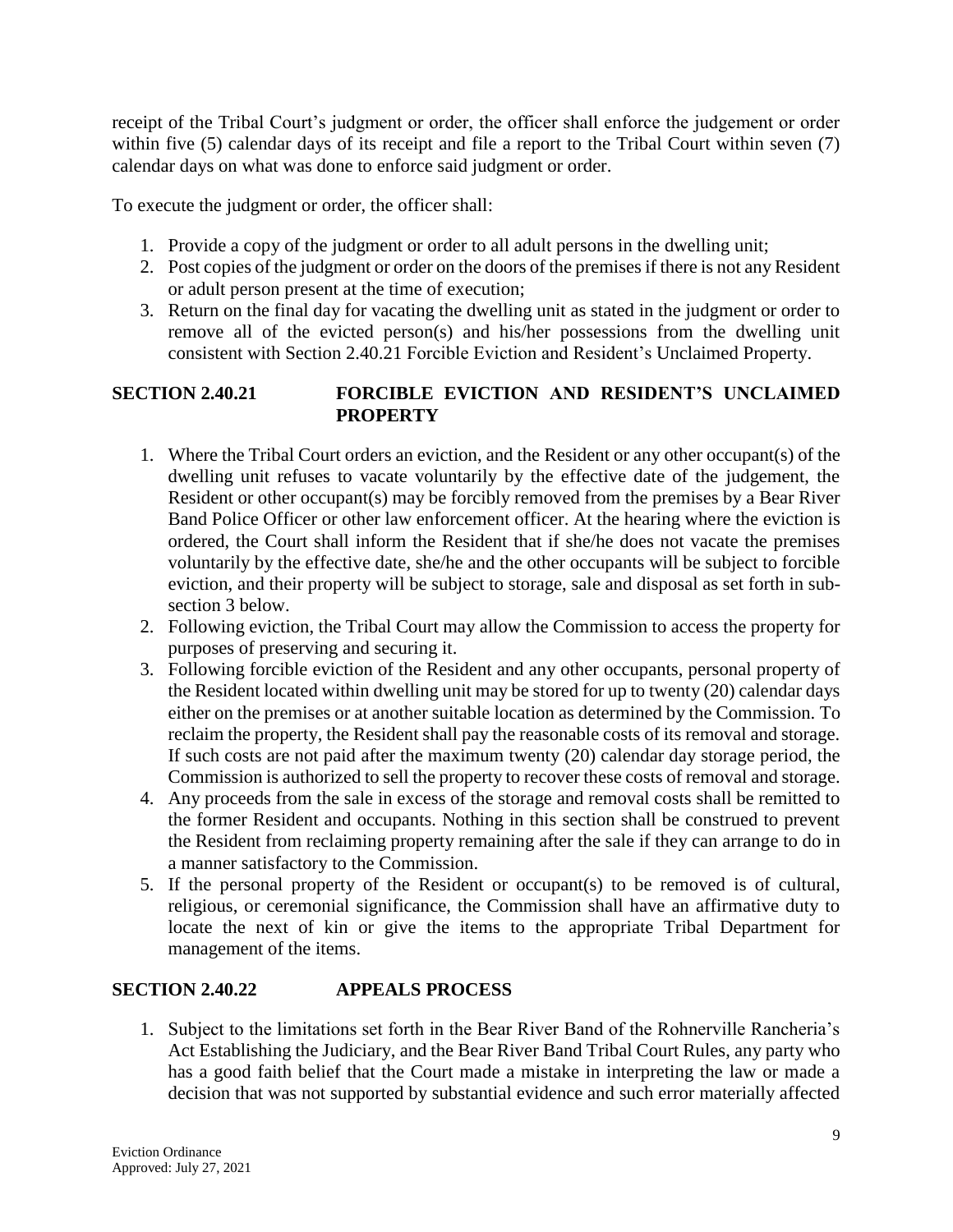the outcome of his or her case may file a Motion for Reconsideration, or Appeal a final judgment of the Court.

- 2. Any party who wishes to Appeal a final judgment of the Court must file a written Notice of Appeal with the Court within twenty (20) days after the judgment becomes final.
- 3. A final judgment of a Trial Court shall be reversed or modified only if the record indicates that the Trial Court incorrectly applied the law in a manner that materially affected the outcome of the case or if the final judgment is not supported by substantial evidence in light of the record taken as a whole. No judgment of a Trial Court shall be reversed where the record shows that the same result would have occurred even if the Trial Court had not made the alleged error(s).
- 4. The decision of the Appellate Court is final and no further appeal is allowed.

#### **SECTION 2.40.23 SEVERABILITY**

If any provision of this Ordinance, or its application to any person or circumstance is held invalid, the remainder of the Ordinance, or its application of the provision to other persons or circumstances shall not be affected.

#### **SECTION 2.40.24** NO WAIVER OF SOVEREIGN IMMUNITY

Nothing herein shall be deemed to be a waiver of the sovereign immunity of the Commission, Tribal Council or the Bear River Band of the Rohnerville Rancheria. The sovereign immunity of the Tribe shall extend to its Tribal Law Enforcement Officer(s) or at all times while carrying out the enforcement of this Ordinance.

#### **SECTION 2.40.25 RETROACTIVE EFFECT**

The provisions of this Eviction Ordinance shall apply to all lease, ownership, and occupancy agreements no matter when entered. (Previous agreements are known as Ground Lease Agreement, Occupancy Agreement, and/or Useful Life Agreement.)

#### **SECTION 2.40.26 AMENDMENTS**

The Tribal Council of the Bear River Band of the Rohnerville Rancheria has the authority to make amendments to this Ordinance. The Commission may make amendment recommendations for Tribal Council consideration.

#### **SECTION 2.40.27 EFFECTIVE DATE**

The Ordinance will become effective upon adoption by the Tribal Council. This Ordinance supersedes and replaces any conflicting provisions of any and all other Eviction procedures or polices of the Tribe.